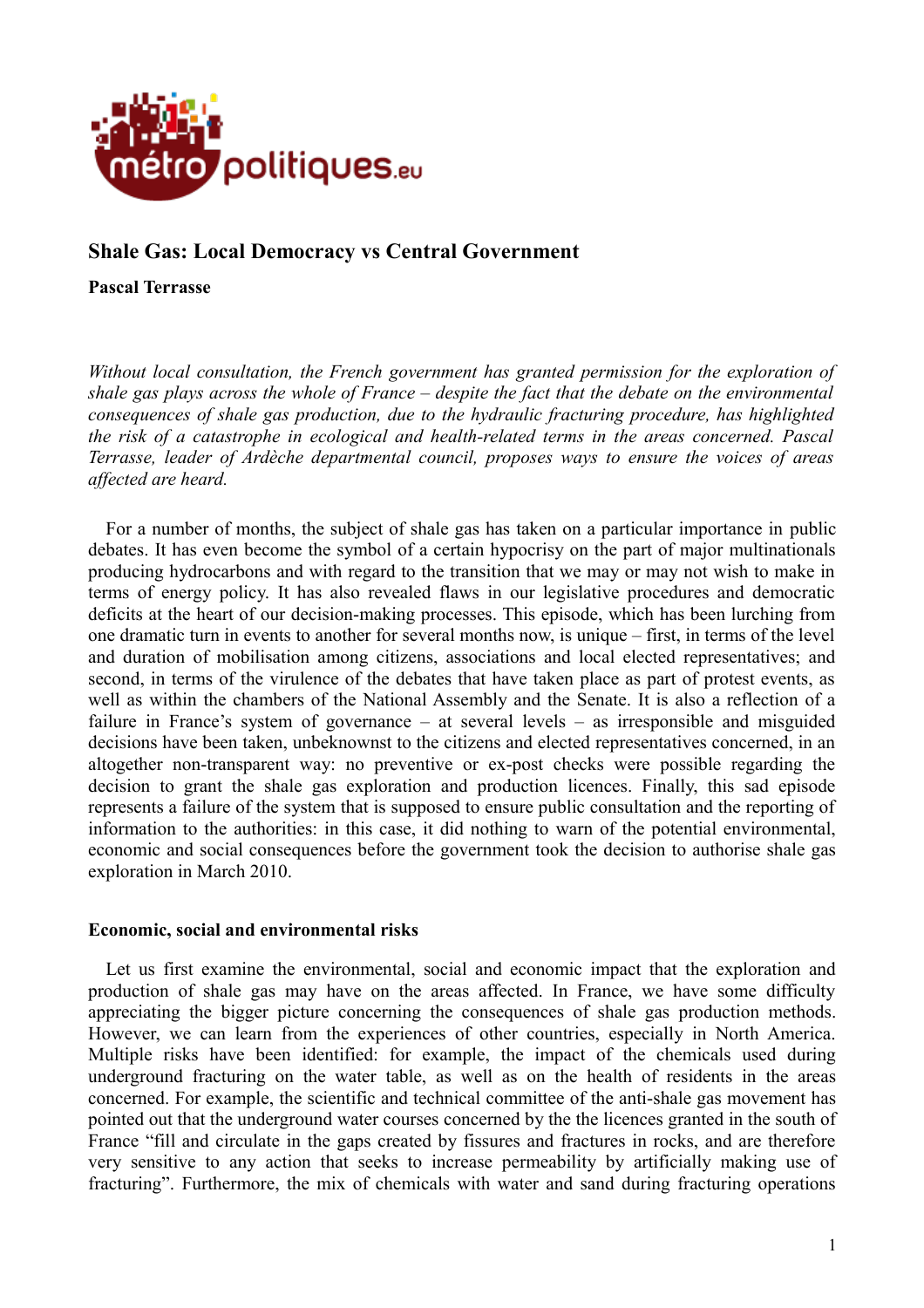forms a veritable "cocktail, the composition of which is poorly understood and adjusted on a caseby-case basis". It is therefore impossible to guarantee with certainty that no harmful components will ever be used, or that such components will not one day be found in the water supplies that our fellow citizens and the agricultural sector depend upon. These risks, which are only a few examples among many, should be enough to cause us to stop and ask serious questions about the usefulness of gambling in such a way on the health of the population and on the environment that local economies often rely upon. There are also aberrations in the very principle of the exploration method used: a hydraulic fracturing operation requires a volume of water in the region of 15,000 to 20,000 cubic metres, and the production of shale gas calls for each play to be fractured every four to six months. Over the lifetime of a play, this can therefore mean a consumption of 300 million litres of water per play. At a time when droughts are on the increase, affecting agriculture (as was the case in the summer of 2011), how can we even contemplate using huge quantities of vital water resources just to find potential shale gas and oil plays?

In addition to the environmental and health-related impacts, shale gas exploration and production could have an indirect impact on the economic and social fabric of the areas concerned. In my *département*, Ardèche, in south-central France, we have made considerable efforts to develop and optimise our natural resources, such as the Chauvet Cave (a candidate for UNESCO World Heritage status), protected biotopes or the Ardèche Gorges. We have worked to promote the region and its products, via protected designations of origin (Côtes-du-Vivarais wine, Picodon cheese, etc.). In addition, we have worked to develop two economic sectors – agriculture and tourism – that depend directly on our ability to preserve our natural resources and landscapes. By deciding to grant shale gas production licences, the French state is not just threatening our environment; it is also threatening to upset the delicate balances that we, the area's elected representatives, have for many years worked hard to preserve.

## **Territorial issues: opaque, centralised decision-making, with no consultation of local councillors or citizens**

Besides the specific questions relating to shale gas production, the debate that this issue has generated has raised the more general problem of relations between central and local government.

In order to fully assess the territorial issues that lie behind the question of shale gas exploration and production in France, we must return to the very beginning of the saga... The story begins when local elected representatives – in particular, the mayors of the towns and villages concerned by the granting of these licences – found out about the licences, but only after they had already been approved, without any prior consultation of local elected representatives. These decisions ignored not only the wishes of citizens living in the areas affected, but also the existing development plans for these areas and the potential economic, environmental and social impacts that such decisions could have. Councillors were therefore presented with a *fait accompli*, with no legal recourse to express their point of view, and without any precise knowledge of the potential impact of these decisions.

It was, at this point, clear to see that there were considerable gaps between the various institutional tiers that make up France's democratic system. On the one hand, there are local councillors, on the front line of disputes, who have to answer to the disgruntled residents of their municipalities, despite the fact that they played no part in making contested decisions. And on the other hand, we we have central government and the nation's MPs, who, for the most part, were unaware of – or poorly informed about – the issues at stake, and yet were the only ones to have the legitimate decision-making power to stop a machine that was out of control.

The link between local and national decision-makers, and between local policies taking account of residents' wishes and national political decisions, was therefore re-established as a result of public demonstrations, action by associations and the mobilisation of a few MPs. Indeed, I myself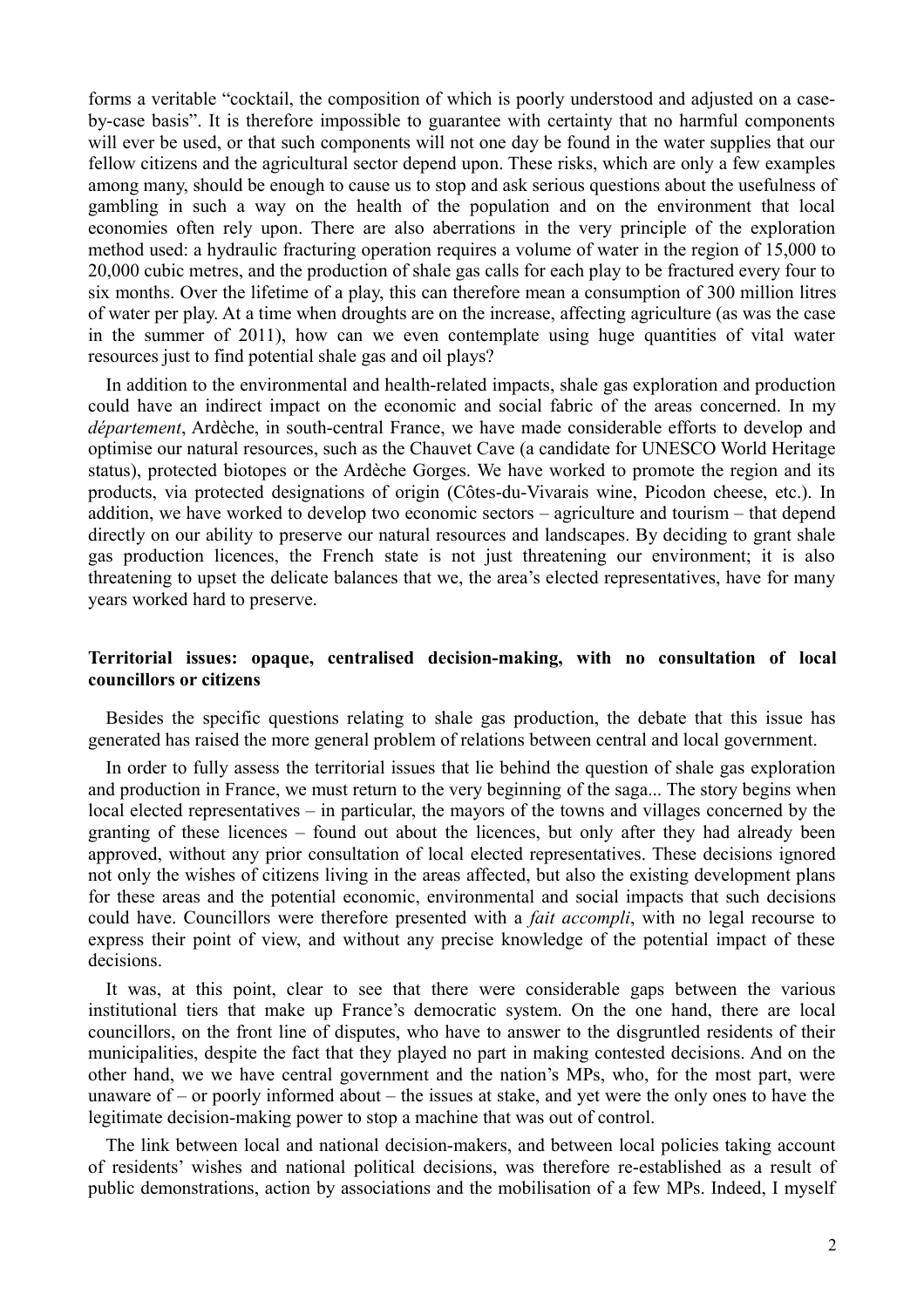was among the first to call the government into question in January 2011 with respect to the potential economic and environmental disaster and the denial of democracy that we were risking. Several months elapsed between the granting of the exploration and production licences by Jean-Louis Borloo, then minister for ecology, energy, sustainable development and the sea, and the moment when the local representatives and citizens affected were actually made aware of the consequences of this decision. Again, considerable efforts and high levels of mobilisation were required for the government to partially revise its position. The fact that this is the case highlights a real deficiency in our decision-making system when it comes to energy and environmental policy.

There has been a failure to exercise responsibility and to make the highest state authorities answerable to the public with respect to the decisions they make. The transmission of information, particularly regarding the potential social and environmental impact of shale gas exploration and production, has failed on a number of levels: between experts and state authorities, between national and local politicians, and between the state and its citizens.

#### **What conclusions can be drawn from these events?**

One of the causes of this gap between the different institutional tiers of the French democratic system lies in the distribution of land titles, and consequently the distribution of responsibilities between central government, local councillors and landowners. Currently, the mining code grants the state "ownership" of the subsoil, and therefore the right to make decisions about the use of the resources it contains. In light of this, it is not surprising that territorial decisions can be made without consulting the inhabitants of the areas in question. It would therefore seem essential to reform the mining code so as to redistribute the responsibilities and land titles for our underground resources more effectively. Let us not forget that, as far as the management of these resources is concerned, most of the legislation in force comes directly from the French Decree of 16 August 1956, the spirit of which is very much geared towards production, and which reflects an ignorance of the environmental concerns that are so important today. This is a huge legal problem. But, at the same time, is it reasonable to expect that the elected representatives whose responsibility it is to plan and develop the "surface" of the nation and preserve its way of life should have no say in the way the resources buried under their feet are managed? Another source of division lies in the procedure in place for the technical assessment of exploration requests, before exploration and production licences are granted. Although the procedure includes a local consultation phase, this concerns only the local administration and not the local population or its elected representatives. At this stage, the investigation of licence applications is almost entirely in the hands of a very limited body of experts, which essentially corresponds to the former Corps of Mines. It is not right that a nation's entire energy strategy should depend more on a handful of experts than on national and local representatives.

The reform of mining legislation, as proposed in the report by Jean-Paul Chanteguet,<sup>[1](#page-2-0)</sup> is therefore a matter of some urgency: more weight must be given to preliminary studies, and the general public and elected representatives need to be more closely involved in the decisions concerning our energy strategy. It should be remembered that public participation is a principle laid down in the first article

<span id="page-2-0"></span><sup>1</sup> Report produced on behalf of the French Sustainable Development and Territorial Planning Commission on the proposed law (no. 3690) concerning the exploration and production of non-conventional hydrocarbons, which seeks to revoke research licences for non-conventional hydrocarbon mines and ensure greater transparency in the French mining code, available at the following address: [http://www.assemblee-nationale.fr/13/rapports/r3768.asp.](http://www.assemblee-nationale.fr/13/rapports/r3768.asp)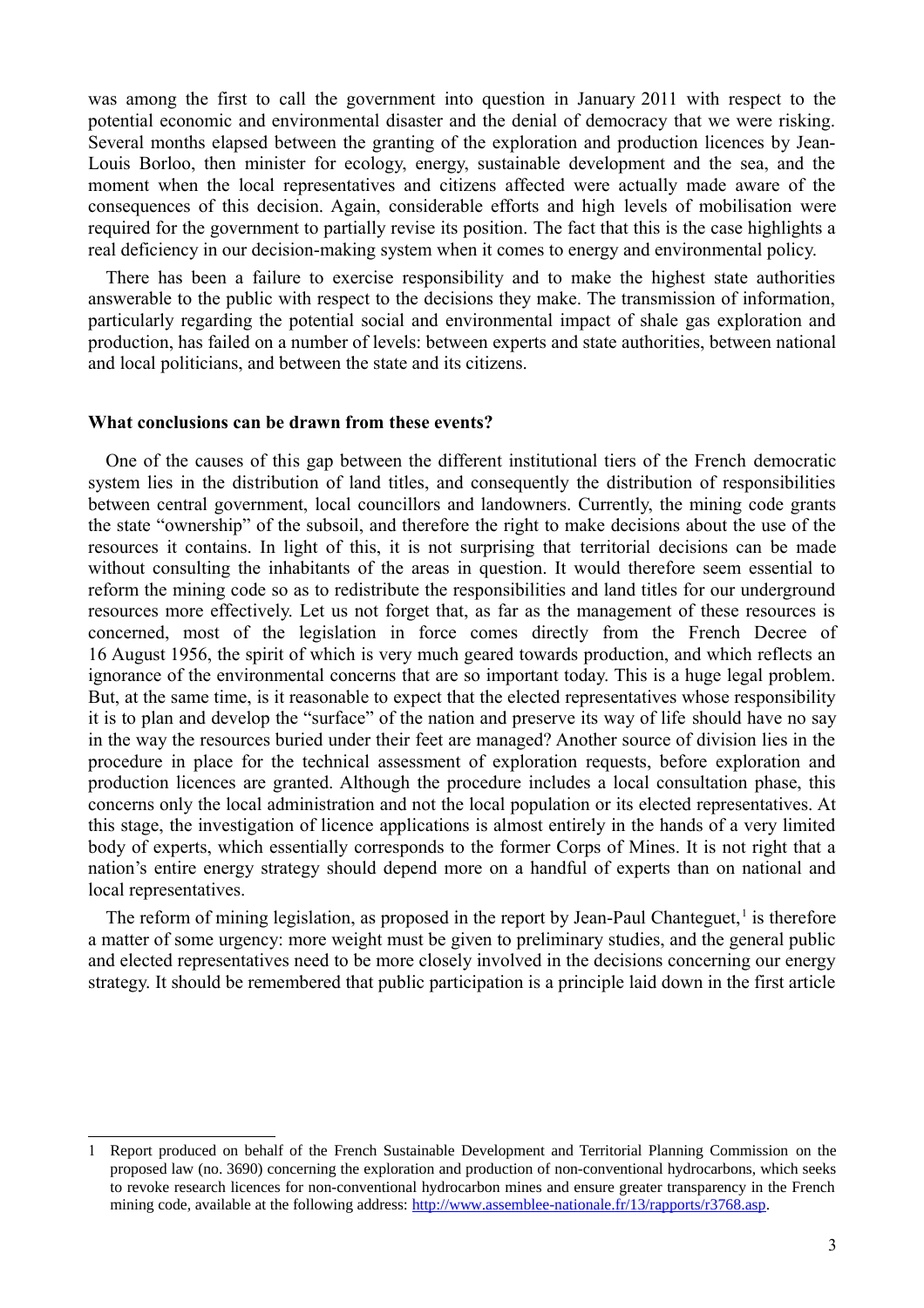of the Aarhus Convention,<sup>[2](#page-3-0)</sup> as well as in Article 7 of the French Environmental Charter.<sup>[3](#page-3-1)</sup> Why is it, then, that this principle is so seldom applied in practice?

Moving beyond this specific case, it is also necessary to revise the way in which decisions with potentially harmful environmental and health-related consequences are made. In this regard, the new senatorial environmental commission, created when the left wing took control of the upper house in September 2011, offers prospects for considerable progress. But we need to go even further, and ensure that checks and preventive measures are systematically in place ahead of the adoption of laws relating to energy, industrial policy, etc., where the environmental impact needs to be assessed before any decision is taken. Just as the economic and social costs of laws are taken into account at the drafting stage, so we can longer contemplate making public decisions without first taking account of their health-related and environmental aspects.

Where the impact of a decision in uncertain, as is the case here, the principle of precaution – which has been enshrined in law since 1995 and appears in the French Constitution and the French Environment Charter of 2005 (Article  $5)^4$  $5)^4$  – should be applied. This principle has already been invoked in France, for example, in judgements on the removal of mobile phone masts. However, this was not the case for shale gas exploration. Here, there is a major flaw in the decision-making process governing the strategic choices relating to energy policy.

In the shale gas saga, it is our democracy that has failed to function properly. Citizen mobilisation has enabled certain errors to be corrected, but it is deplorable that such time and energy were necessary to achieve this. The fact that this problem today remains unresolved, despite the government's latest statements announcing the revocation of certain exploration licences, shows that we still are a long way from eliminating all the weak points that this affair has uncovered.

The positions expressed by various political groups on the issue of shale gas are, to my mind, revealing: it shows their determination to bring to fruition the energy transition that is now an absolute necessity. This energy transition involves the switchover from a model that is heavily (80%) based on fossil fuels such as coal, oil and gas to a new energy mix in which non-carbon energy sources will dominate. So, instead of seeking new fossil fuels, it would be wiser to invest massively in clean energy. As a case in point, Total agreed to invest more than  $\epsilon$ 37 million in order to obtain the licence for exploration in Montélimar – a sum that could have been much better spent in developing renewable energy!

**Pascal Terrasse** has been the member of parliament for constituency no. 1 of the Ardèche *département* since 1997, and leader of Ardèche departmental council since 2006. During his first parliamentary term, he was responsible for the reform of the 1975 law on welfare and healthcare institutions, and was then appointed rapporteur for the Personal Autonomy Allowance proposed by the Jospin government. In addition, he was the French Socialist Party's national secretary for health between 2005 and 2008. He was responsible for examining the pensions reform law proposed by the French government in 2010 for the centre-left SRC (Socialiste, Radical, Citoyen et Divers Gauche) parliamentary group, of which he is a member.

<span id="page-3-0"></span><sup>2</sup> "In order to contribute to the protection of the right of every person of present and future generations to live in an environment adequate to his or her health and well-being, each Party shall guarantee the rights of access to information, public participation in decision-making, and access to justice in environmental matters."

<span id="page-3-1"></span><sup>3</sup> "Every individual shall have the right, in accordance with the conditions and limits laid down by the law, to access information relating to the environment held by public authorities, and to participate in public decisions that have an impact on the environment."

<span id="page-3-2"></span><sup>4</sup> "When the occurrence of any damage, albeit unpredictable in the current state of scientific knowledge, may seriously and irreversibly harm the environment, public authorities shall, with due respect for the principle of precaution and the areas within their jurisdiction, ensure the implementation of procedures for risk assessment and the adoption of temporary measures commensurate with the risk involved in order to preclude the occurrence of such damage."